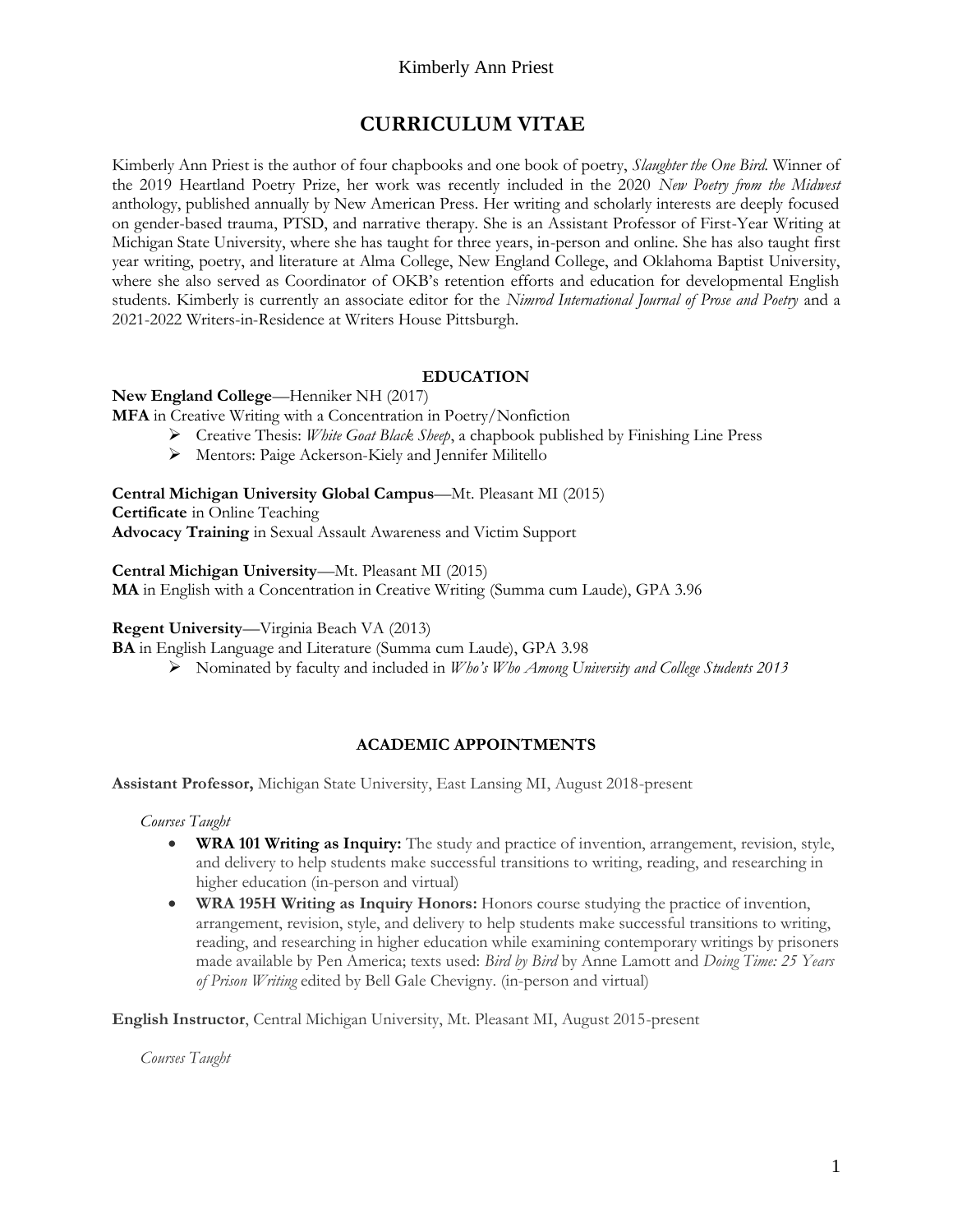- **ENG 101 Freshman Composition:** Development of nonfiction prose writing skills. Students prepare a variety of texts by applying knowledge of composing processes, rhetorical strategies, and textual conventions. (virtual)
- **ENG 201 Intermediate Composition:** An intensive writing course intended to prepare students for writing in their upper-level major courses and beyond (virtual)

**Instructor of English,** Oklahoma Baptist University, Shawnee OK, August 2017-May 2018

#### *Courses Taught*

- **ENG 1114 Introduction to English:** This course is designed to assist the student who is identified as needing scaffolding for success in college writing and will focus on writing clear, thesis-centered expository and argumentative prose, on reading critically, and on developing research skills.
- **ENG 1153 English Composition: Exposition & Argument:** Emphasis on writing clear, thesis-centered expository and argumentative prose, on reading critically, and on developing research skills

**Coordinator of Pursuits Program,** Oklahoma Baptist University, Shawnee OK, August 2017-May 2018

- Coordinated Pursuits Program to improve student retention and education for developmental English students
- Conducted student interviews and supervised adjunct instructors in the program
- Conducted continuing research for best practices in developmental education and program building
- Independently curated curricular documents
- Attended developmental education and writing conferences to network, collaborate, and learn best practices for developmental English as well as participating in writing workshops in poetry, fiction and nonfiction

**English Instructor**, New England College, Henniker NH, August 2016-May 2017

## *Courses Taught*

• **CW 1100 Introduction to Creative Writing:** A reading and writing workshop-style course that exposes students to the various genres of creative writing such as poetry, fiction, non-fiction, and drama (virtual)

#### **English Instructor**, Alma College, Alma MI, August 2015-May 2016

#### *Courses Taught*

- **ENG 100 College Rhetoric:** Development of writing as a process of thinking and communication that involves stages of generating, drafting and revising. Emphasis on writing in several forms for a variety of purposes and audiences. Review of basic paragraph, sentence and spelling skills. Regular conferences to discuss writing
- **ENG 101 College Rhetoric II:** Developing critical thinking and reading skills with emphasis on analytical, persuasive and research writing. Development of style and voice. Evaluation of writing from various disciplines and contemporary issues
- **ENG 180 Studies in Language & Literature:** This course explores everything about poetry that is not words—things like image, space, silence, music, and motion. We will consider a wide range of poetry from work written by the Imagists and the Beats to haiku, proverb, Kaddish,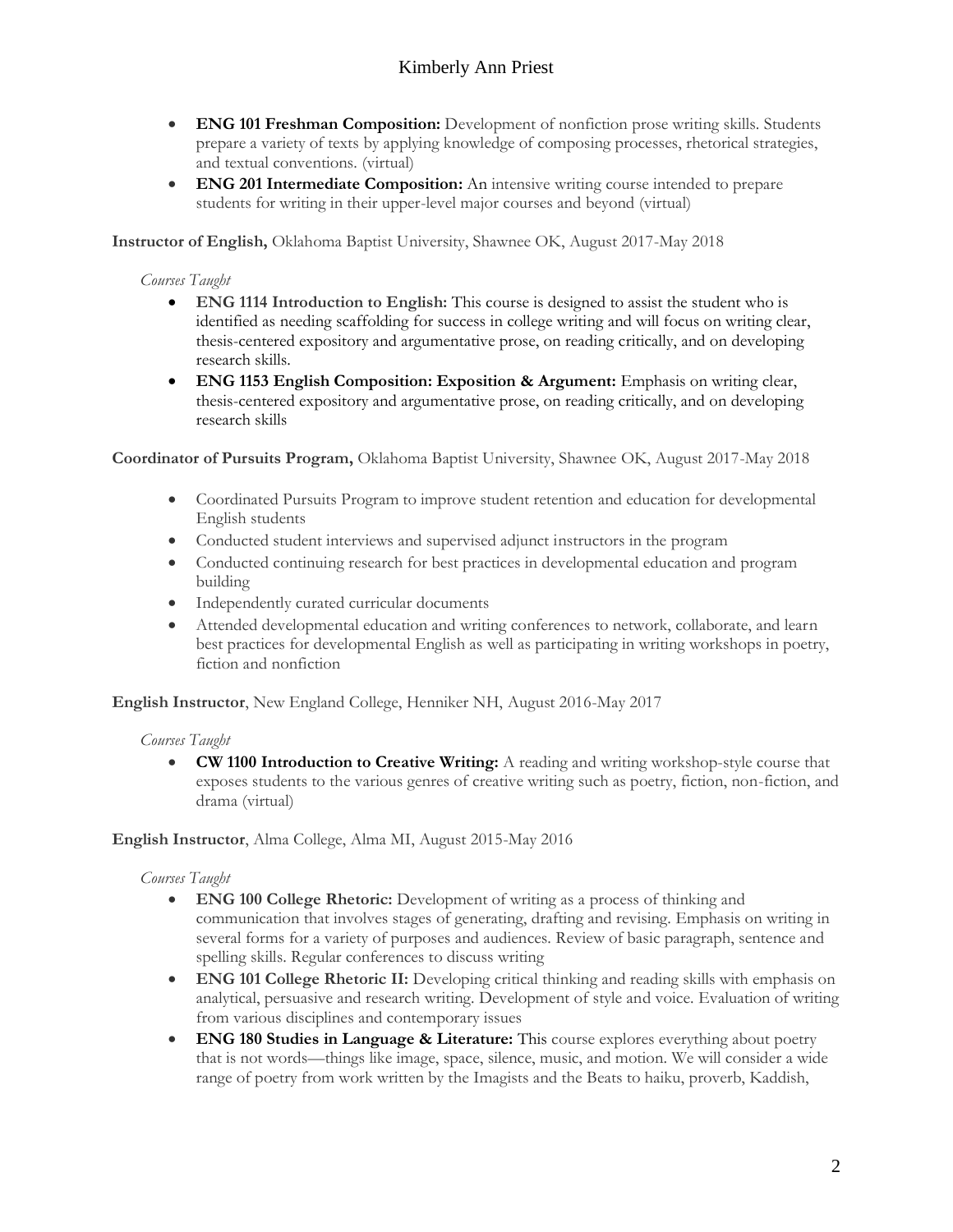contrapuntal, and renga, and develop a greater understanding and appreciation for non-language elements of poetry.

**Graduate English Instructor**, Central Michigan University, Mt. Pleasant MI, August 2013-May 2015

#### *Courses Taught*

• **ENG 101 Freshman Composition:** Development of nonfiction prose writing skills. Students prepare a variety of texts by applying knowledge of composing processes, rhetorical strategies, and textual conventions

#### **PUBLICATIONS**

#### **Books**

#### **Slaughter the One Bird,** Sundress Publications, 2021

- ➢ finalist for the 2021 American Book Fest Awards in "contemporary poetry"
- ➢ finalist for the 2021 American Book Fest Awards in "nature poetry"

Kimberly Ann Priest's debut full-length collection Slaughter the One Bird is a haunting and incisive meditation on the enduring effects of childhood sexual abuse. Reflecting on the impact of trauma on her memories and role as a mother, Priest intertwines past and present in a series of lyrical confessions and meditations on power and grief. In poems addressed to the nameless "pedophile," as well as a series of vignettes on everyday life ranging from subjects as varied as the preparation of breakfast to the migration of deer, she deconstructs the history of abuse spanning from childhood to her adult life in which she finds herself trapped in a relationship with a violent partner. Religious legalism and shame play a strong role in the power dynamics between perpetrator and victim. Vivid and moving, these poems offer a highly personal glimpse into the poet's journey through disempowerment and grief toward healing

"Priest's poems do the hard work of expanding the language for exploring the experience of abuse and trauma, which means they expand our understanding of (in)humanity. These poems are never predictable. They are like flashes of light in shadowed rooms—dark rooms—with bright, illuminating flashes." **–Sue William Silverman**, author of *If the Girl Never Learns* and *How to Survive Death and Other Inconveniences.*

#### **Chapbooks**

#### **The Optimist Shelters in Place,** Harbor Editions, 2022

A series of vignettes, this chapbook follows the daily routines of a divorced woman at the beginning of the COVID-19 pandemic, during which she ruminates on her accentuated loneliness, adult children, and death.

"Kimberly Ann Priest's *The Optimist Shelters in Place* embraces love and grief through the lens of collective tragedy and the lived experience of a woman alone, attempting to steady self by tending plants and to-do lists and maintaining bonds with her grown kids over FaceTime. By repeating "The Optimist" in each title as an anaphoric echo of daily routines, and by insisting on distance from a constructed self via the 3rd person POV, these neo-confessional poems balance the ache of imagining families "sobbing" in hospital parking lots with the personal loss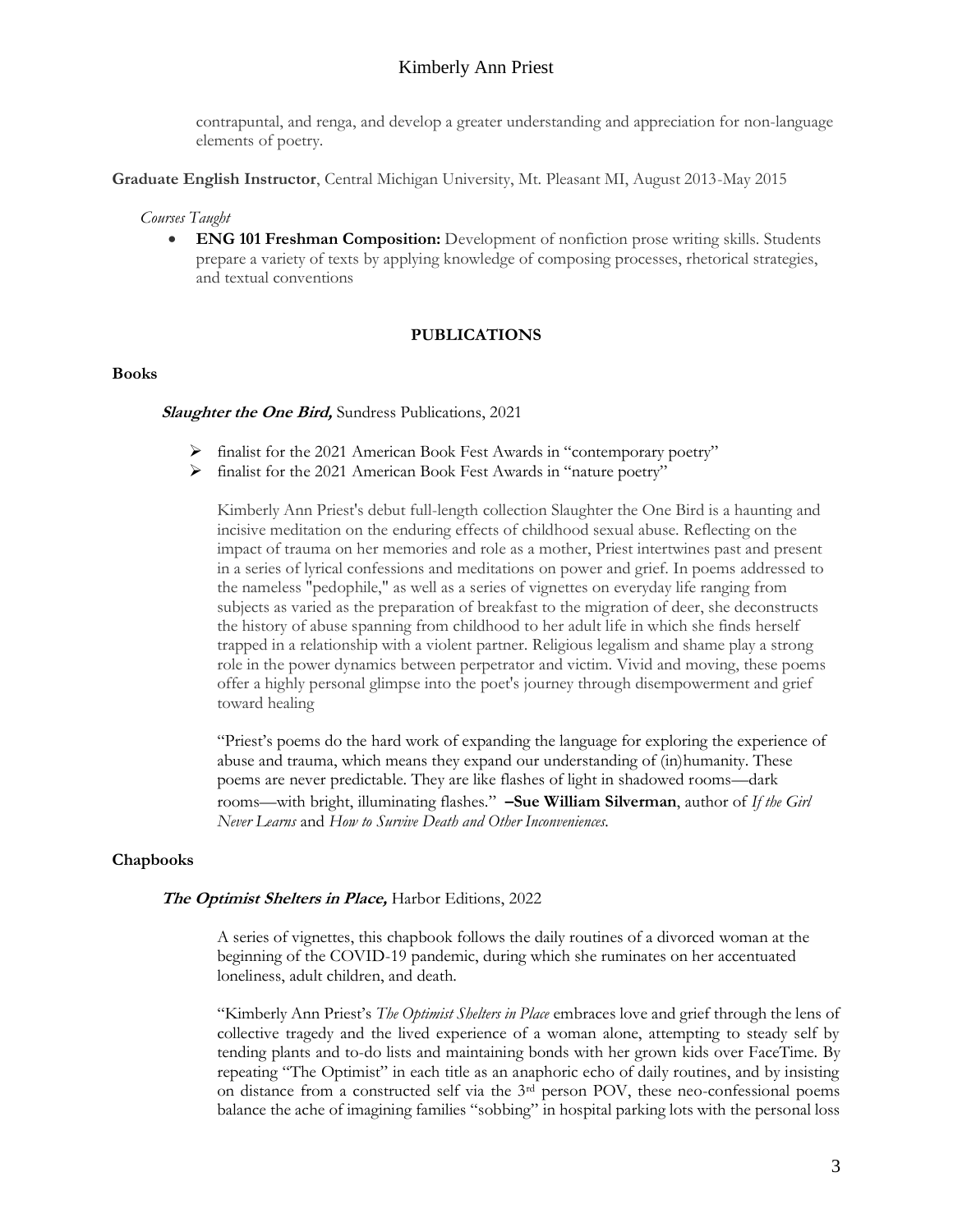of long isolation, the fresh finality of divorce, and even the tedious need to clean the shower". **–Lisa Fay Coutley**, author of *tether*

**Parrot Flower***,* Glass Poetry Press, 2021

- ➢ finalist for the 2019 Laurel Review Midwest Chapbook Competition
- ➢ finalist for the 2019 the Bateau Press Chapbook Competition
- ➢ semi-finalist for the 2019 Black River Chapbook Competition

In *Parrot Flower*, a young couple, both survivors of childhood sexual assault, turn to one another and a number of synthetic sources to cope with the trauma that haunts them. Drawing from letters written between Charles Darwin and Joseph Dalton Hooker, the compositions of John Cage, and the story of Brent Brent's—a serial rapist in Denver during the 90s—*Parrot Flower*, explores the process of survival in a series of untitled lyrics. Here, a couple reveals the artifice of avoiding against the authenticity of exploring dark emotions as they are named, dismissed, and reflected in the other.

"What I most appreciate in this work is the recognition that art is clearly no substitute for therapy—and therapy is not depicted as an easy "solution." Grief here is an inescapable weather—every moment has, if not the feel of rain, the smell. In a poetry that is as compassionate as it is beautiful, Priest shows us how even attempting to name a trauma is a nonlinear effort, a heart's ongoing work." **–Chen Chen**, author of *When I Grow Up I Want to be a List of Future Possibilities*

**still life***,* PANK, finalist for the Little Book Awards, 2020

➢ semi-finalist for the New Delta Review Chapbook Competition 2019

*still life* is a fractured carnival of language, each poem casting a pedophile in a new setting under the inspirited control of objects and expectations as the assaulted speaker of these poems is vicariously vivified and muted by animated memories of the pedophilic act. The poems are linguistically tight, prose-y, and punctuated so that the pedophile feels immediately present and inseparable from the speaker. This is the reality of trauma — time collapses. The past becomes the present so that "the windows // the plaster // the paint // the hard wood floors // the doorways // the beams beneath / above /behind everything" constrict the speaker in a room, long ago, where her body was "bright and bulbing //undercooked // tight as egg" and vulnerable to predatory behavior. While these poems draw attention to the residual effects of childhood trauma that haunt a victim throughout her adult life, they also highlight the pedophile's human bondage, revealing his own psychological entrapment. In this book, psyches are live wired, but every limb remains in its original, violated, place.

"In *still life,* Priest's stark and stunning voice illustrates how trauma "reshapes the face of the clock." This collection makes eye contact with monstrosity through a "lifting and cutting away" of darkness, where the speaker can count and catalog the "forgery of what others have actually already done" through close examination. *still life* is a portrait of a "veritable charmer with sharp claws and teeth." Hold tight, this collection will take you on a journey, as it leans into the underbelly of "where the smoke becomes insightful." **–Kelly Grace Thomas**, author of *Boat Burned*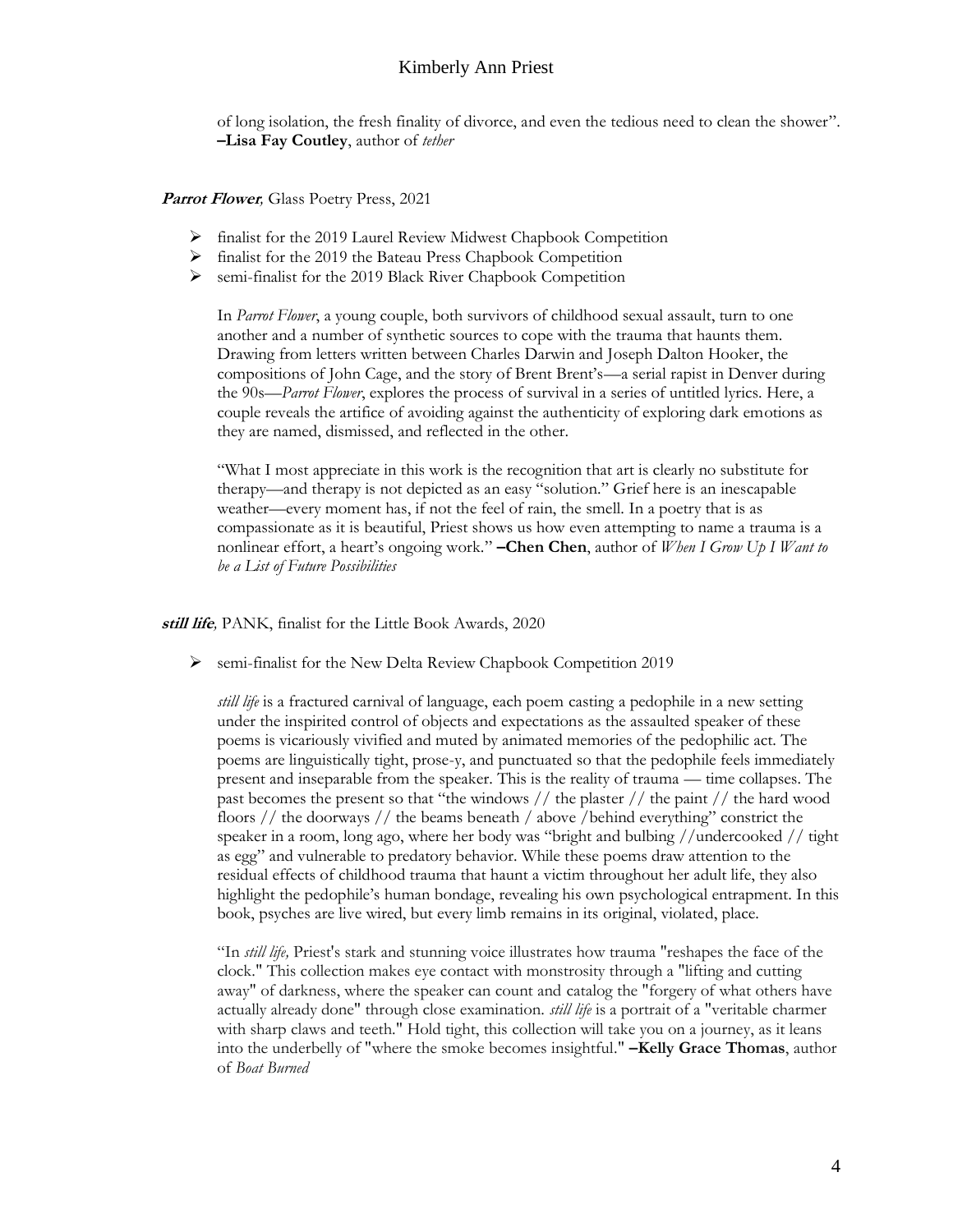#### **Anthologies**

*If One Falls Down: a folio of two*, PANK magazine, 2022

➢ Guest Editor

Drawing from *Ecclesiastes*, this folio will celebrate "two," the presence of an *other* in our lives, from the grapefruit that becomes a companion at breakfast to the grave of a loved one visited every Saturday. Rooted in honesty, these poems aren't afraid to acknowledge human dependency in a culture that values individual success and fears this acknowledgement. To embrace the idea of *two* requires bravery that accepts vulnerability and reliance as norms, as well as letting go of prejudices that keep us from honoring difference.

*Dwell,* South Broadway Press + The Village Institute, 2022

➢ "I Am Trying to Remember if I Married for Love"

Partnering with a local non-profit, The Village Institute, to raise funds for their operations which include bringing housing, language learning, job readiness workshops, and mental health services to refugee and immigrant families, South Broadway Press's 2022 anthology will explore representations and meanings of "dwell" in poetry and short hybrid pieces.

*The Ending Hasn't Happened Yet,* Sable Books, 2021

- ➢ "A Body Memory," *The Mockingheart Review*
- ➢ "Ghosts," *Borderlands: the Texas Poetry Review*

This anthology features work from disabled, chronically ill, and neurodivergent writers. The collection catalogs the intersection between disability and trauma and explores how trauma persists in daily life, even following the 'end' of the traumatic event.

*Aeolian Harp Anthology, Volume Seven*, Glass Lyre Press, 2021

- ➢ "Elegy for My Daughter Who Has Never Known a Paradise," *Salamander Magazine*
- ➢ "Spirit of the Animal," *Borderlands: Texas Poetry Review*
- ➢ "Upon Viewing Katrín Sigurdardóttir's 'Metamorphic'" *Harbor Review*
- ➢ "At the Monastic Retreat in Erie, Pennsylvania"
- ➢ "My Grandmother's Ashes"
- ➢ "The World is Whatever We Choose to Make It," *About Place Journal*

This annual anthology consists of ten "folio" sections for each poet, containing six pieces by each author, of which at least one is previously unpublished. Poems are of any topic and style or form. Each selected author's photo, micro-bio, and personal essay is followed by their sampling of work.

*New Poetry from the Midwest Anthology,* New American Press, 2020

➢ "Practice," Winner of the 2019 Heartland Poetry Prize, excerpt of *Slaughter the One Bird*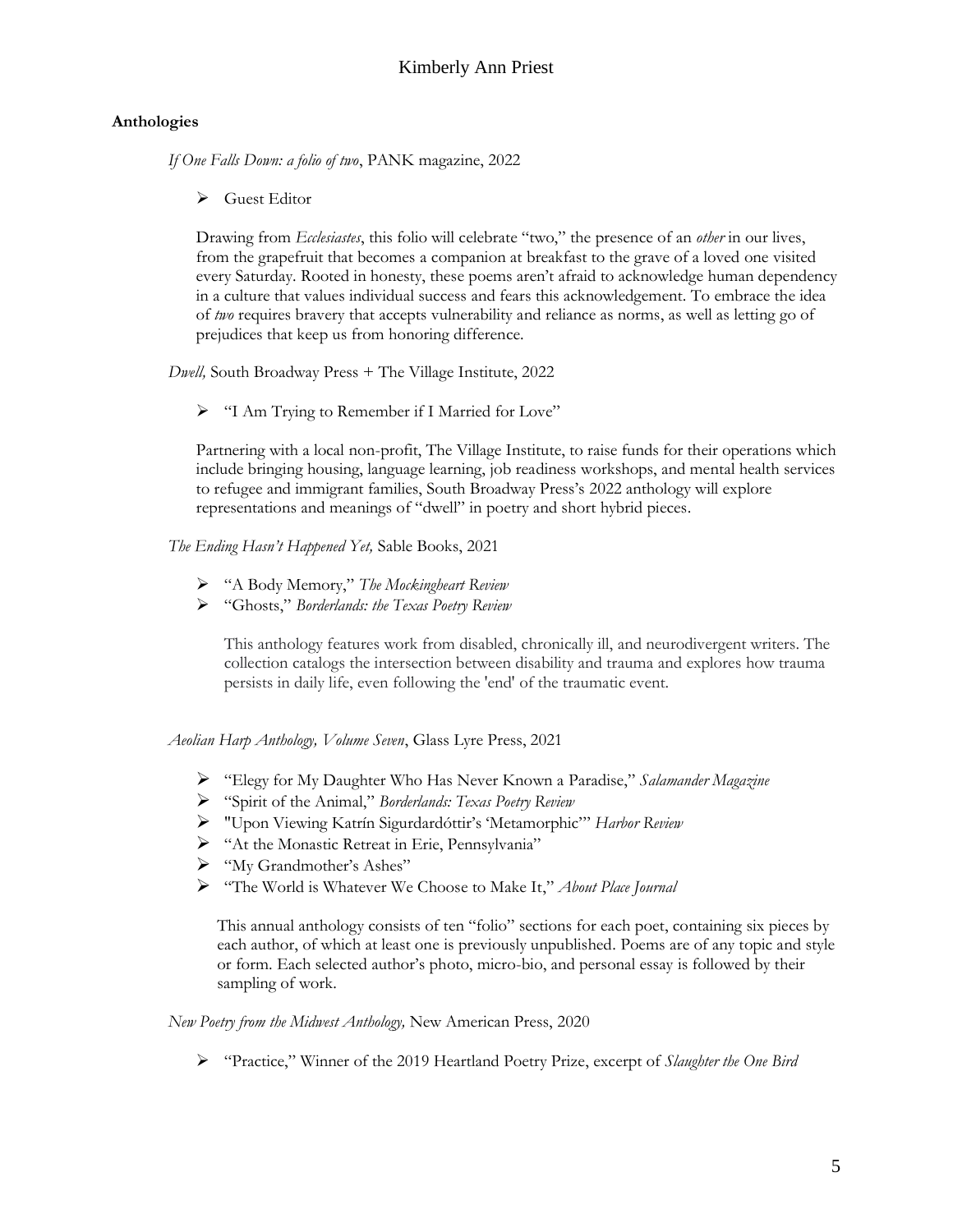"Midwestern" is a term both vague and diverse in meaning. This annual anthology seizes on these qualities, gathering the best work from the Midwest. Containing stories and poems with heart, it explodes the generally accepted notions of what the Midwest is and what Midwestern writing is, while honoring its rich and long-standing traditions.

*Screaming from the Silence Anthology,* Nightingale and Sparrow Press, 2020

- ➢ "my pedophile prefers my childhood"
- ➢ "After Molested the Child Remembers Nothing"
- ➢ "The Scream"

Though there are lots of projects published and forthcoming that give a much-needed voice to those affected by sexual violence, and many do accept anonymous pieces, there isn't a space specifically for those who aren't comfortable sharing their name alongside their stories, for whatever reason. The Screaming from the Silence anthology hopes to fill that gap and provide that space for poets, writers, and artists. Screaming from the Silence consists of three sections: Stanzas from the Silence (poetry), Stories from the Silence (prose), & Sketches from the Silence (visual art). A portion of all profits from sales of this anthology will be donated to the Joyful Heart Foundation and the National Sexual Violence Resource Center.

*Women Under Scrutiny: An Anthology of Truths, Essay, Poems, Stories, and Art,* Brooklyn Girls Books, 2010

#### ➢ "Record of Wrongs," Contest Winner

Women Under Scrutiny is an honest, intimate examination of the relationships we have with our bodies, hair, and faces, how we've been treated by the world based on our appearance and how we have treated others. The women who created the serious, humorous, and courageous work in this anthology—women ages seventeen to seventy-six—represent an array of cultures and religions from across the United States. They are an extraordinary group of women who all share one thing: the ability to tell the truth.

#### *What Keeps us Here: Songs from The Other Side of Trauma,* Anti-Heroin Chic*,* 2019

#### ➢ "A Reflection on Pathos"

This anthology features authors from Anti-Heroin Chic Magazine focusing on trauma and healing.

#### *Hashtag Queer: LGBTQ + Creative Anthology, Volume 1*, Qommunity LLC*,* 2017

➢ "Not Human"

*Hashtag Queer* is a collection of short work in all literary genres (fiction, non-fiction, poetry, scripts) written by and/or about LGBTQ+ people and lives. It includes short stories, flash fiction, poems, essays, memoirs, plays, screenplays, and monologues by writers who identify as lesbian, gay, bisexual, transgender, intersex, asexual, genderqueer, gender fluid, agender, non-binary, and straight. Many of the pieces are about different aspects of queerness and being queer, while others are about other aspects of life experienced through a queer lens.

#### **Exhibits**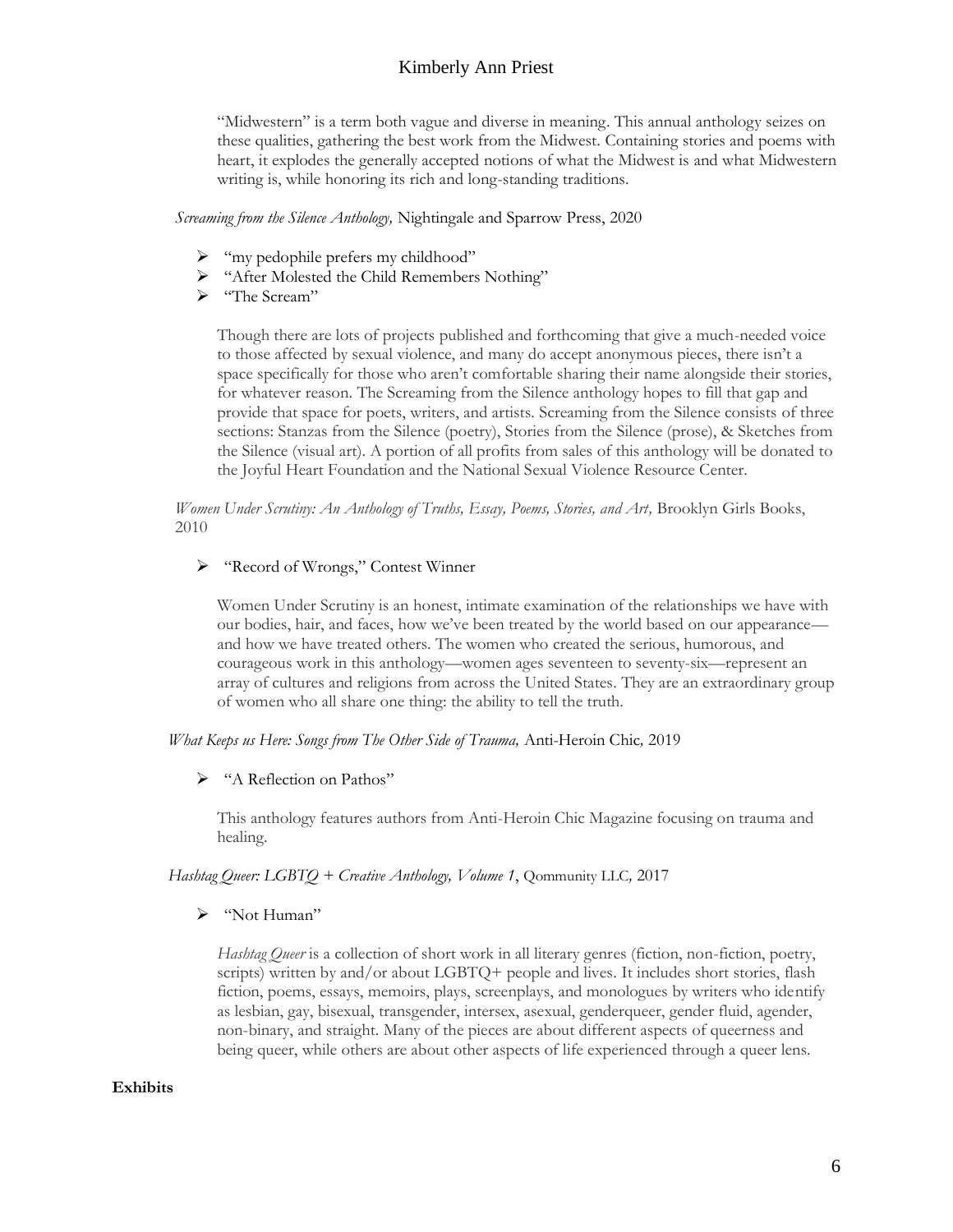*Forced Migrations*, Monson Arts Gallery, 2021

A collection of 11 haiku, that was published by Monson Arts as a limited-edition community zine (their first) intended, and made available to the public through a local "mailbox" to encourage connection between Monson Arts residents and Monson community members

*We are Worth Everything: Survivors as Themselves*, MSU Union Gallery, 2020

➢ "Celebrate," wall poem accompanying photo display

Collaborative exhibit with photo-journalist Judith Walgren examining portrayals of sexual assault survivors in the media. This body of work, created collaboratively between the photographer and the people portrayed, attempts to expand narrowly focused visual narratives around the Survivor community from Michigan State University. By presenting images that reach beyond visualized trauma and triumph, a more nuanced view of these courageous people, broadens the archive and moves their stories forward. Accompanying poem was contracted by the survivors themselves.

*Sexual Assault Awareness Art Show*, Blue Owl Coffee, East Lansing, 2019

➢ "She"

Display of art and poetry dedicated to the survivors of the Larry Nassar assaults, as well as all survivors in the greater Lansing area.

## **Poetry**

- "The Old Mare," *Terrain.org*, 2022
- "The Book of Birds," *Terrain.org*, 2022
- "Self-Portrait [with Goldfinch in the Winter of Our Seventh Year]," *Sierra Nevada Review*, 2022
- "Film Noir [with Car & Cigarette]," *Sierra Nevada Review*, 2022
- "The Good Wife," *Sierra Nevada Review*, 2022
- "Barn Burning," *Midwest Quarterly*, 2022
- "Field Note on Gaston Bachelard's THE POETICS OF SPACE," *Split Rock Review*, 2022
- "Gaming," *Great Lakes Review*, 2022
- "After My Father Tells Me He Loves the 23rd Psalm," *Rust +Moth*, 2022
- "A Most Harmless Hour," *Oyster River Pages*, 2022
- "Through the Window," *The Meadow*, 2022
- "A Threesome is Organized on all of My Dates," *RHINO*, 2022
- "My Husband Tells Me He is Gay," *NELLE*, 2022
- "After My Husband Tells Me I Cannot Go Riding Again," *West Trade Review*, 2021
- "The Knowledge Of," *Cider Review Press,* 2021
- "The Optimist Continues to Consider the Weather," *The Laurel Review,* 2021
- "Written After I Told A Man I Couldn't Date Him," *The Laurel Review*, 2021
- "Elegy for Charlie," *The Comstock Review*, 2021
- "On the Ishnala Trail," *The Comstock Review*, 2021
- "The Unusual Art of Living Well," *The Headlight Review*, 2021
- "Old Shell," *The Headlight Review*, 2021
- "Learning to Speak with Dad," *The Headlight Review,* 2021
- "Intimate Things," *Thimbleletter*, 2021
- "Moth," *Thimbleletter*, 2021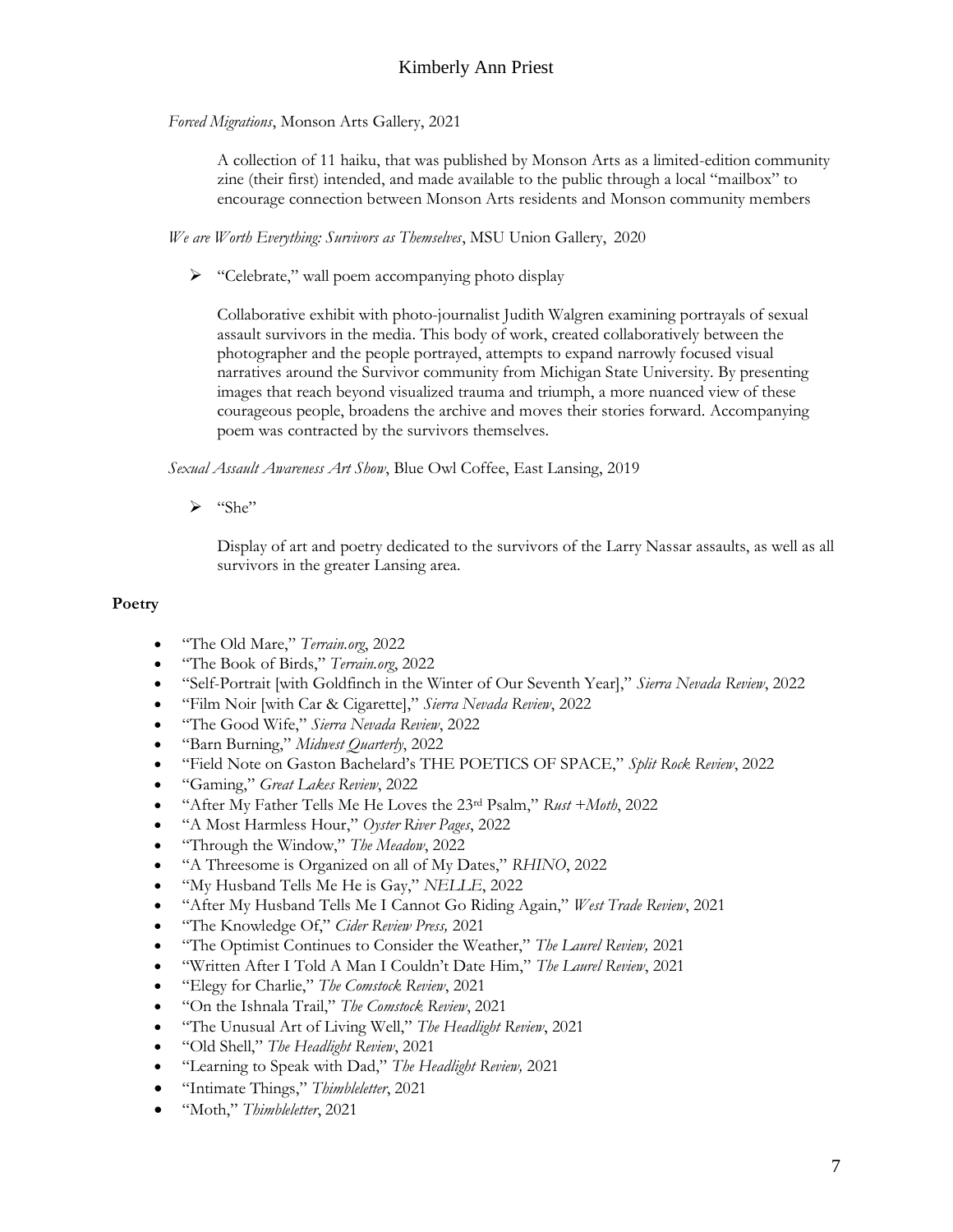- "Old Shell," *Thimbleletter*, 2021
- "Unpacking," *Adanna Literary Magazine*, 2021
- "The Hunter," *Adanna Literary Magazine*, 2021
- "Namaste," *Thimble Magazine,* Summer 2021
- "After My Husband Tells Me He is Gay, My Body Contemplates Suicide," *Slipstream*, 2021
- "The Howl," *North Dakota Quarterly,* 2021
- "My Daughter and I Gather Stones on Empire Beach," *North Dakota Quarterly,* 2021
- "My Mother Wears a Bikini at South Haven Beach," *The Free State,* 2021
- "Weeding," *Two Hawks Quarterly,* 2020
- "First Visit to the Sister Survivor's Museum at the MSU Museum," *HIVES Buzz-zine*, 2020
- "This Much," reprinted *HIVES Buzz-zine*, 2020
- "Ghosts," reprinted *HIVES Buzz-zine*, 2020
- "This Much," *About Place Journal,* 2020
- "A Patch of Blue," *About Place Journal,* 2020
- "At the Eli and Edythe Broad Art Museum, Michigan State University," *The Night Heron Barks*, 2020
- "Elegy for My Daughter Who Has Never Known a Paradise," *Salamander Magazine*, 2020
- "I Wanted to be a Boy," *Salamander Magazine*, 2020
- "Upon Viewing Katrín Sigurdardóttir's 'Metamorphic'," *The Harbor Review*, 2020
- "Steven Turnball," *Split Rock Review,* 2020
- "Writing a Letter to Momma about my Visit to Progresso, Mexico," *Ecotheo Review*, 2020.
- "Ghosts," *Borderlands: Texas Poetry Review*, 2020
- "Dear Momma," *Lunch Ticket*, 2020
- "The Tell Us to Live in The Moment Because the Moment is All We Might Have," *Lunch Ticket*, 2020
- "Watercolor," *Lunch Ticket*, 2020
- "my pedophile feels the need to dance," *Misfit Magazine*, 2020
- "my pedophile is a graphic novel," *Misfit Magazine*, 2020
- "Nostalgia for a Parasite," *Natural Bridge*, 2020
- "The World is Whatever We Choose to Make It" *About Place Journal,* 2020
- "Civil Assault" *Welter,* 2020
- "The Rewilding," *Qu Magazine,* 2020
- "The Truth Is," *Qu Magazine,* 2020
- "my pedophile suddenly turns me on," *The Sierra Nevada Review*, 2020
- "my pedophile times all my future orgasms," *The Sierra Nevada Review*, 2020
- "my pedophile experiences superficial pleasure," *The Sierra Nevada Review*, 2020
- "my pedophile takes me into his confidence," *The Sierra Nevada Review*, 2020
- "my pedophile has a discerning palette," *The Sierra Nevada Review*, 2020
- "Journal Entry written While the Saltmarsh Sparrows Migrate South for the Winter," *wildish,* 2020
- "The Butterfly Habitat," *Rewilding: Poems for the Environment Anthology, Split Rock Review,* 2020
- "Protections," *Rewilding: Poems for the Environment Anthology, Split Rock Review,* 2020
- "Holy Ground," *Relief Journal,* 2020
- "A Needle is Found Protruding from a Bone" *Relief Journal,* 2020
- "Wanting You Back Again," *Mom Egg Review,* 2020
- "The Scrape," *Moon City Review,* 2020
- "Everything Left Open," *The Meadow,* 2020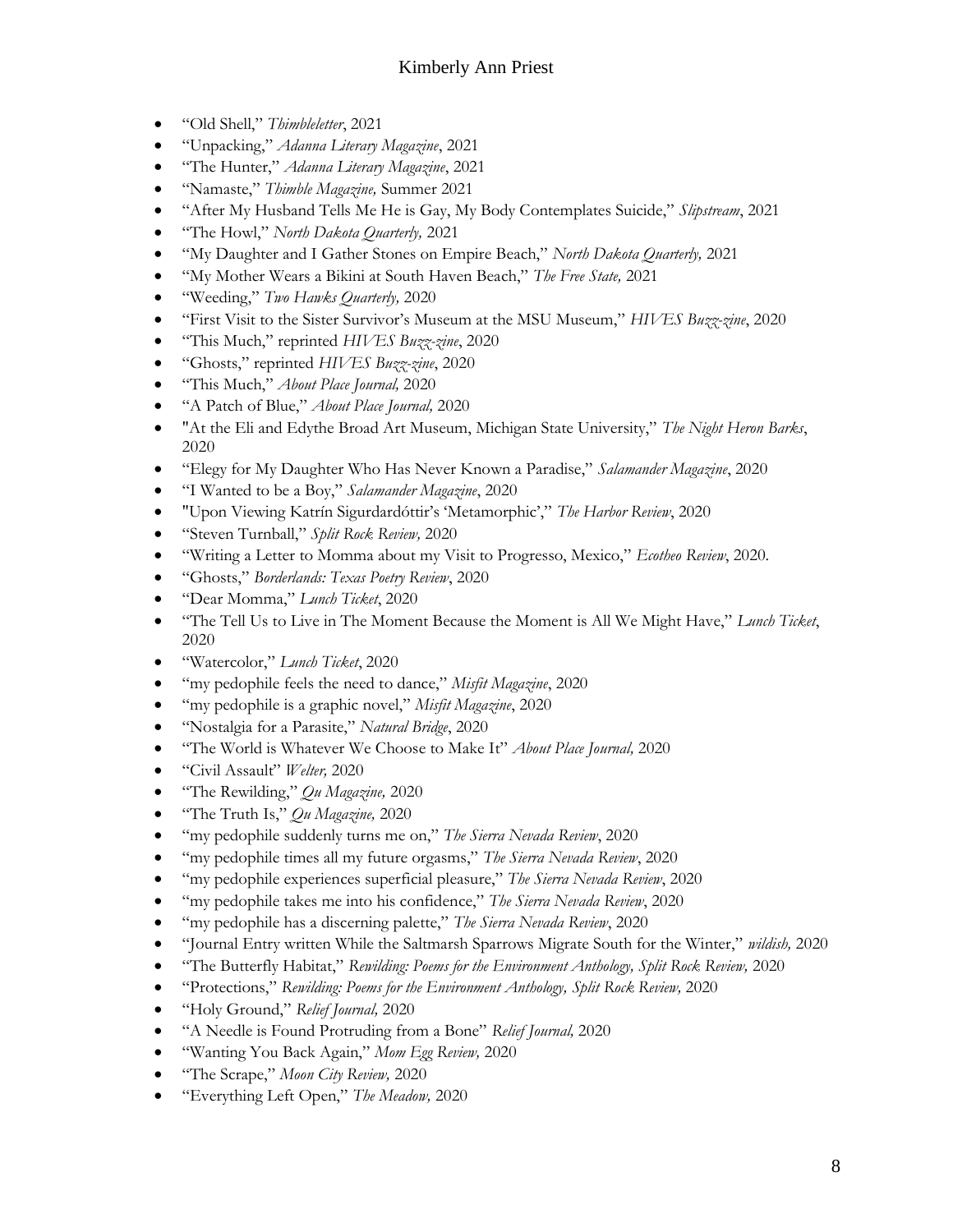- "Like Foreign Gods," *The Meadow,* 2020
- Selections from *Parrot Flower*, #14 (Tell me you are listening, she says), #16 (in a second, it can represent something altogether), #24 (Mucus, mosses), #25 (East Lansing to Chicago—the cinema), #31 (In the future she prepares to be infinite, reading all), *The Laurel Review*, 2020
- "my pedophile loves like still life," *Blue Owl Anthology,* 2020
- "my pedophile dates all of my future partners," *Blue Owl Anthology*, 2020
- "my pedophile seeks a cozier space," *The 3288 Review,* 2019
- "my pedophile remains objective," *The 3288 Review,* 2019
- "my pedophile stays in the moment," *Glass: A Journal of Poetry,* 2019
- "my pedophile celebrates his limbs," *Muse/A Journal,* 2019
- "Husk," *The Comstock Review,* 2019
- "They Cling," *The Coachella Review,* 2019
- "my pedophile is obsessed with details," *New Delta Review,* 2019
- "my pedophile requires attention," *New Delta Review,* 2019
- "my pedophile experiments with genders," *New Delta Review,* 2019
- "Up from the Woods," *The East Lansing Art Festival Poetry Press,* 2019
- "Cake," *The 3288 Review,* 2019
- "What It Holds," *The 3288 Review,* 2019
- "If We Burn the Seeds," *The 3288 Review,* 2019
- "After the Stroke My Mother Never Calls Me by Name," *The 3288 Review,* 2019
- "She," *The Meadow,* 2019
- "This is Not My First Flat Earth Poem," *The Meadow,* Pushcart Prize Nomination, 2019
- "Home Movie," *Welter,* 2019
- "Into Another Country," *The Voices Project,* 2019
- "We Dance," *The Voices Project,* 2018
- "A Reflection on Pathos," *Anti-Heroin Chic,* 2018
- "A Tattoo is Inked Over Our Scars," *Anti-Heroin Chic,* 2018
- "His Mouth," *riverSedge*, 2018
- "Consider the Loquat," *Relief Journal,* 2018
- "On Wanting Someone to be a Little Like God," *Relief Journal*, 2018
- "The Chickens," *West Texas Literary Review*, 2018
- "Record of Wrongs," *Windhover*, 2018
- "In the Grass," *Whale Road,* Pushcart Prize Nomination, 2018
- "Learning to be a Healer," *Temenos Journal,* 2017
- "Practice," *The Berkeley Poetry Review,* 2017
- "Hunter's Moon" *The Berkeley Poetry Review,* 2017
- "Springtime in the Garden of Agony," *The MockingHeart Review,* 2017
- "Fist," *The MockingHeart Review*, 2017
- "Old-Fashioned Woman," *The Meadow,* Pushcart Prize Nomination, 2017
- "My Friend Believes She Wishes a Miscarriage Into Reality," *ArLiJo,,* Pushcart Prize Nomination, 2016
- "Sunday Morning," *ArLiJo,* 2016
- "Strawberry Picking," *The 3288 Review,* 2016
- "Trailer House," *The 3288 Review,* 2016
- "Not Human," *The 3288 Review,* 2016
- "Wind Chime," *The 3288 Review,* 2016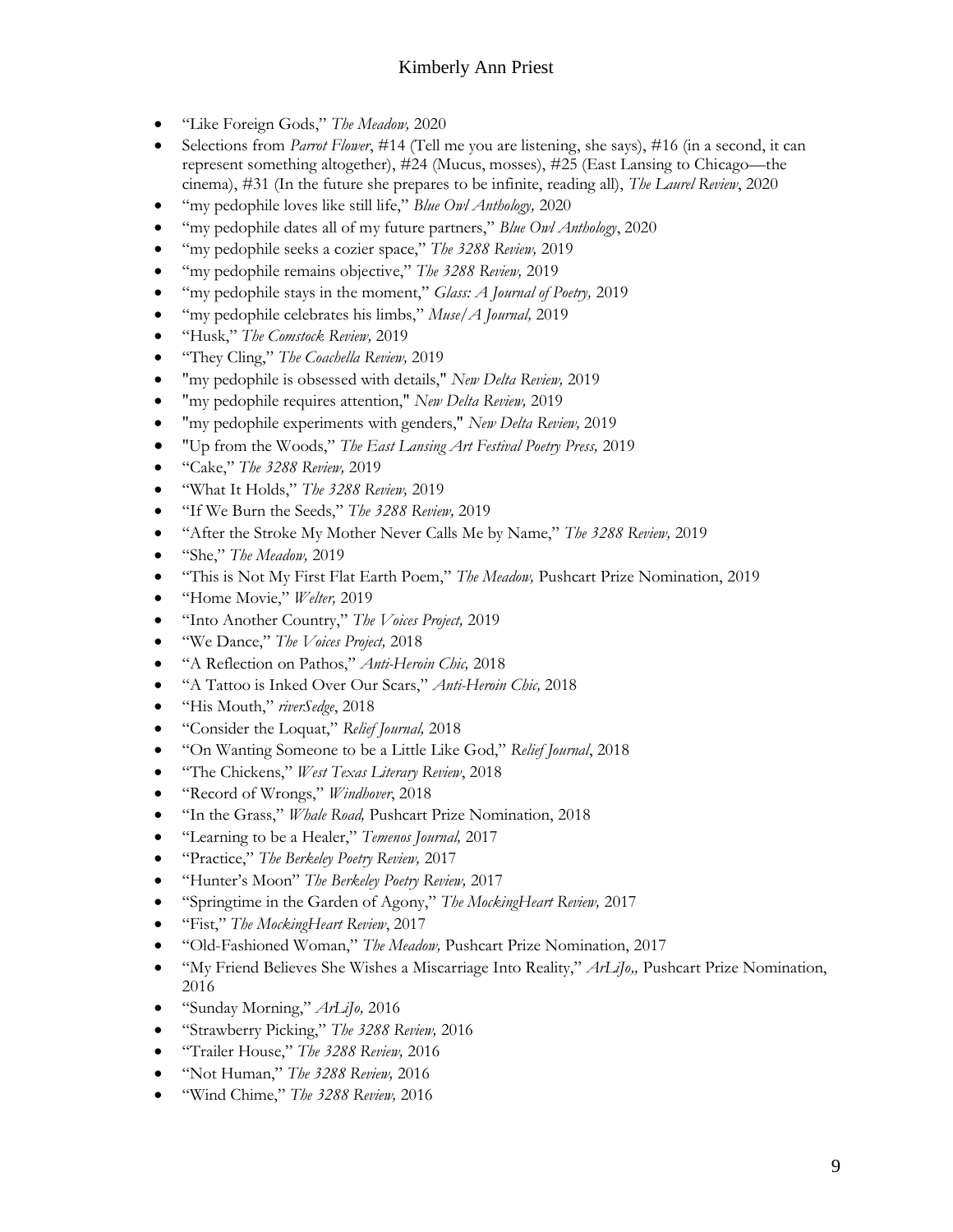- "Addict," *The 3288 Review,* 2016
- "Preacher's Daughter," *The 3288 Review,* 2016
- "Alien," *Tallow Eider Quarterly,* 2016
- "The Animal is Given a Scientific Name," *Tallow Eider Quarterly,* 2016
- "The Day Cursers," *Borderlands: The Texas Poetry Review,* 2016
- "Stone," *The Critical Pass,* 2016
- "Theodicy," *Storm Cellar,* 2016
- "Does My Palate Not Taste Disaster?" *The MockingHeart Review,* 2016.
- "Root," *The MockingHeart Review,* 2016.
- "Yeter," *The MockingHeart Review,* 2016
- "Prayer for Currents," *Temenos Journal,* 2015
- "Eating the Pufferfish," *The Central Review,* 2015
- "Husbandry," *Mothers Always Write,* 2015
- "abzu," *Temenos Journal,* 2014
- "Nirah," *Temenos Journal,* 2014
- "The Sturgeon Under the Snow," *Ruminate Magazine*, runner-up for Janet McCabe 2014
- as well as early poems in *The Central Review*, *See Spot Run* and on Narrativality Coffee Roaster coffee bags, 2014

### **Prose**

## **Fiction**

• "At a Plant Shop in OKC I Learn that I Must Nurture a Plant," *Storm Cellar,* 2018

## **Nonfiction**

- "The Most Painful Insect in the World," *Relief,* 2021
- "Bite," *Ocotillo Review*, 2020
- "Mountain Story," *Welter*, 2020
- "Pedagogy for Lesser Bodies," *The Maine Review,* 2020
- "To Whom it May Concern," *The Maine Review,* 2020

## **Lyric Essay**

- "JOURNAL ENTRY written While the Saltmarsh Sparrows Migrate South for the Winter," *Wildness* Eco Folio, 2020
- "JOURNAL ENTRY written to Explain the Probability of Decrepitude and Death Even in First Worlds," *South Dakota Quarterly*, 2022
- "JOURNAL ENTRY written at a Coffee Shop on Wharf Street," *South Dakota Quarterly*, 2022
- "JOURNAL ENTRY contemplating Birdsong as Cure in Social and Spiritual Space While Reading a Book on Narrative Therapy," *South Dakota Quarterly*, 2022
- "JOURNAL ENTRY on Haunting the Waters of Lake Pennesseewassee in the Afterlife," *South Dakota Quarterly*, 2022
- "JOURNAL ENTRY imagined While Ruminating the Names of the Deceased at the Cemetery Down the Road," *South Dakota Quarterly*, 2022
- "JOUNRAL ENTRY at Camp Under a Strawberry Moon," *South Dakota Quarterly*, 2022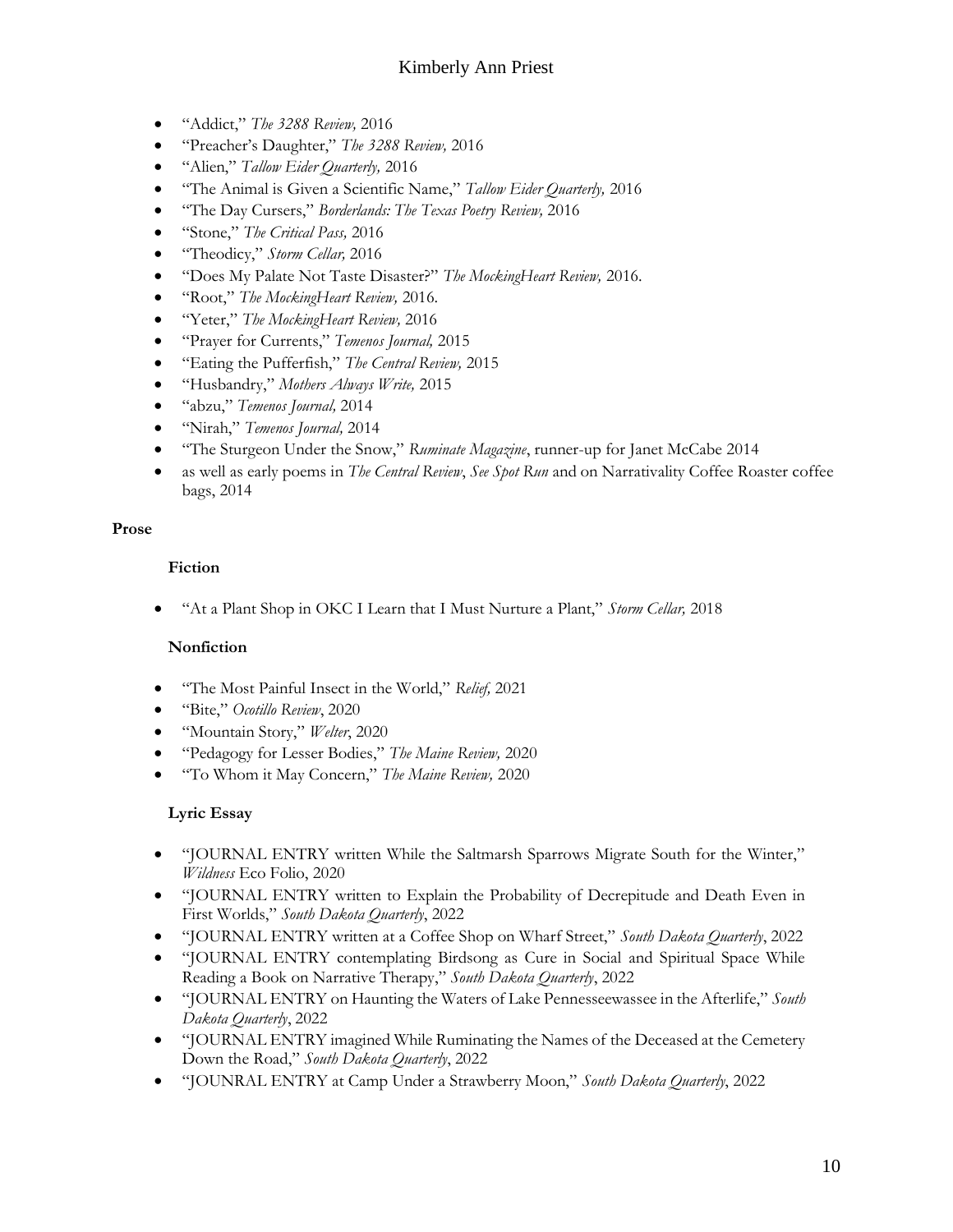- "JOURNAL ENTRY on the Saltmarsh Sparrows Inspiring My Sympathy," *South Dakota Quarterly*, 2022
- "JOURNAL ENTRY concerning the Full Moon in Taurus for Libra," *South Dakota Quarterly*, 2022
- "JOURNAL ENTRY written in Snow," *South Dakota Quarterly*, 2022
- "JOURNAL ENTRY on the Story I Have Never Told about the Woman and Her Poetry," *South Dakota Quarterly*, 2022

## **Book Reviews**

- *Dialogues with Rising Tides,* Kelli Russell Agodon, *Ruminate Magazine,* 2021
- *Requisite*, Tanya Holtland, *Cider Press Review,* February 2021
- *The Prospect*, Marcella Durand, *Black Earth Institute,* July 2020
- *Choice Words: Writers on Abortion,* ed. Annie Finch, *Black Earth Institute,* July 2020
- *Gut Botany,* Petra Kuppers, *Black Earth Institute*, June 2020
- *Remote: Finding Home in the Bitterroots,* DJ Lee, *Black Earth Institute*, June 2020
- *Boats Burned,* Kelly Grace Thomas, *Tupelo Quarterly*, 2020
- *We Were Meant to Carry Water,* Tina Carlson, Stella Reed, Katherine Dibella Seluja, *NewPages.com,*  January 2020
- *Rise and Fall of the Lesser Sun Gods*, Bruce Bond, *New Pages.com,* July 2019
- *This is Portland,* Alexander Barrett, *NewPages.com,* June 2019
- *Country House,* Sarah Barber, *NewPages.com,* May 2019
- *Full Worm Moon*, Julie L. Moore, *NewPages.com,* February 2019
- *MILK,* Dorothea Lasky, *NewPages.com,* October 2018
- *Punishment,* Nancy Miller-Gomez, *NewPages.com,* September 2018
- *Dots & Dashes,* Jehanne Dubrow, *NewPages.com,* August 2018
- *Stories of the Sixties,* Sandra Scofield, *NewPages.com,* August 2018
- *Most American,* Rilla Askew, *NewPages.com,* December 2017
- *In the Language of My Captor,* Shane McCrae, *NewPages.com,* November 2017
- *The Others*, by Matthew Rohrer, *NewPages.com,* August 2017
- *The Ladder*, Alan Michael Parker, *NewPages.com,* July 2017
- *The Trembling Answers*, Craig Morgan Teicher, *NewPages.com,* June 2017
- *The Tornado is the World,* Catherine Pierce, *NewPages.com,* April 2017
- *The Night Could Go in Either Direction: Poems in Conversation and a Conversation,* Kim Addonizio & Brittany Perham, *NewPages.com,* March 2017
- *Blackacre,* Monica Youn, *NewPages.com*, February 2017
- *The 3288 Review: Winter 2016,* Literary Magazine, Publisher John Gillikin, *NewPages.com,* August 2016
- *Night Sky with Exit Wounds,* Ocean Vuong, *NewPages.com,* October 2016
- *A Crowd of Sorrows,* Lisa Anne Gundry, *NewPages.com,* July 2016
- *The Dark Will End the Dark,* Darrin Doyle, *NewPages.com,* June 2016
- *Distance Decay,* Cathy Eisenhower, *NewPages.com,* May 2016
- *The Arranged Marriage.* Jehanne Dubrow. *NewPages.com,* October 2015
- *Count the Waves.* Sandra Beasley, *NewPages.com,* October 2015
- *Love, Sex, and 4-H.* Anne-Marie Ooman, *NewPages.com,* September 2015
- *Sea Level Rising,* John Phillip Drury, *NewPages.com,* July 2015
- *Pilgrimly,* Siobhan Scarry, *NewPages.com,* May 2015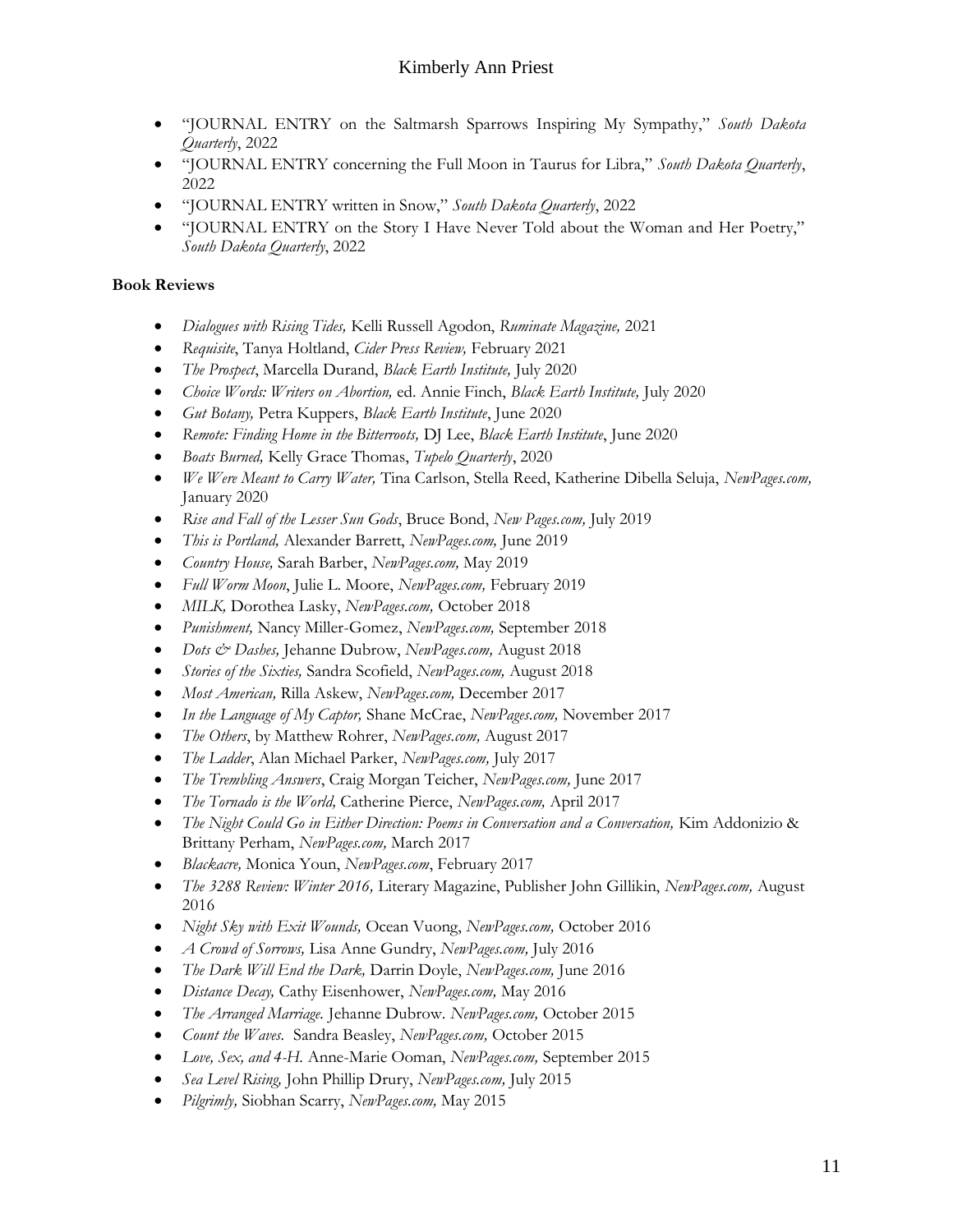- *Fallen Attitudes,* Patricia Waters, *NewPages.com,* May 2015
- *The Sun & The Moon,* Kristina Marie Darling, *NewPages.com,* April 2015
- *Good Night Brother.* Kimberly Burwick, *NewPages.com,* March 2015

## **Journalism, Interviews & Other Publications**

- "The Living: My Story of Narrative Justice," for *ChildUSA*, February 2022.
- "An Interview with Kimberly Ann Priest," with Esteban Rodriguez of EcoTheo Review, interviewee, November 2021
- "Kimberly Ann Priest Reads Rebecca Lindenberg," with Ashley Hajimirsadeghi of Sundress Publications, interviewee, November 2021
- "Interview with Kimberly Ann Priest, Author of Slaughter the One Bird," with Eliza Browning of Sundress Publications, interviewee, July 2021.
- "A Slice of Paradise: Notes on a Visit to Bleu Mont Dairy," *Vermont Voice's,* Town of Vermont, Wisconsin, September 2020
- Introduction to *Leaving Nothing Behind* by Martin Willits Jr., Fernwood Press, 2020
- Interview with moria i., author of *Bury Me in Thunder,* for Sundress Publications, interviewer, 2020
- Interview with Sarah Clark, editor of *beestung,* for Sundress Publications, interviewer, 2020
- "Kimberly Ann Priest on Poetry, Resistance, and Trauma," interview by Laura Madeline Wiseman for *The Chapbook Interview,* participant, May 2018
- "Reader's Note" *Ruminate Magazine,* contributor, Fall 2017
- "Anticipation and Resignation: an interview with Robert Fanning" *The Tishman Review,* interviewee, August 2017
- Essay on Women's Rights Movement purchased by *UWorld* for their sample test question bank to prepare medical students to take the MCAT, Irving, TX, January 2017
- "Mythic, A Night to Remember" *Wellspring Literary Series Reading*, Carolyn Dunn, Mt. Pleasant, MI, reviewer and photographer for *The Pulse,* November 2015
- "Local Roasters Open the Coffee Room" Mt. Pleasant, MI, reviewer and photographer for *The Pulse,* November 2015
- "'Strong Words: A Documentary on the Life and Work of Poet Toi Derricotte' premiers at Central Michigan University" Central Michigan University campus, Mt. Pleasant, MI, reviewer and photographer for *The Pulse,* November 2015

## **Artwork**

- Freshwater Mollusk Shell 1; Freshwater Mollusk Shell 2; Freshwater Mollusk Shell 3; Freshwater Oyster Shell; Freshwater Pea Clam, watercolors, *Thimble Magazine,* 2021
- Lake Superior Shallows 1 & 2, *The Headlight Review*, 2020

## **CONFERENCE PANELS & PRESENTATIONS**

- Nimrod's Virtual Conference for Readers and Writers, *Window & Doors & Things: Building Relationships with the Material World in Isolation and Solitude* (poetry workshop), facilitator, November 2021
- Nimrod's Virtual Conference for Readers and Writers, *Honoring the Journey: A Poetry Workshop on Creating through Loss and Pain*, facilitator, November 2020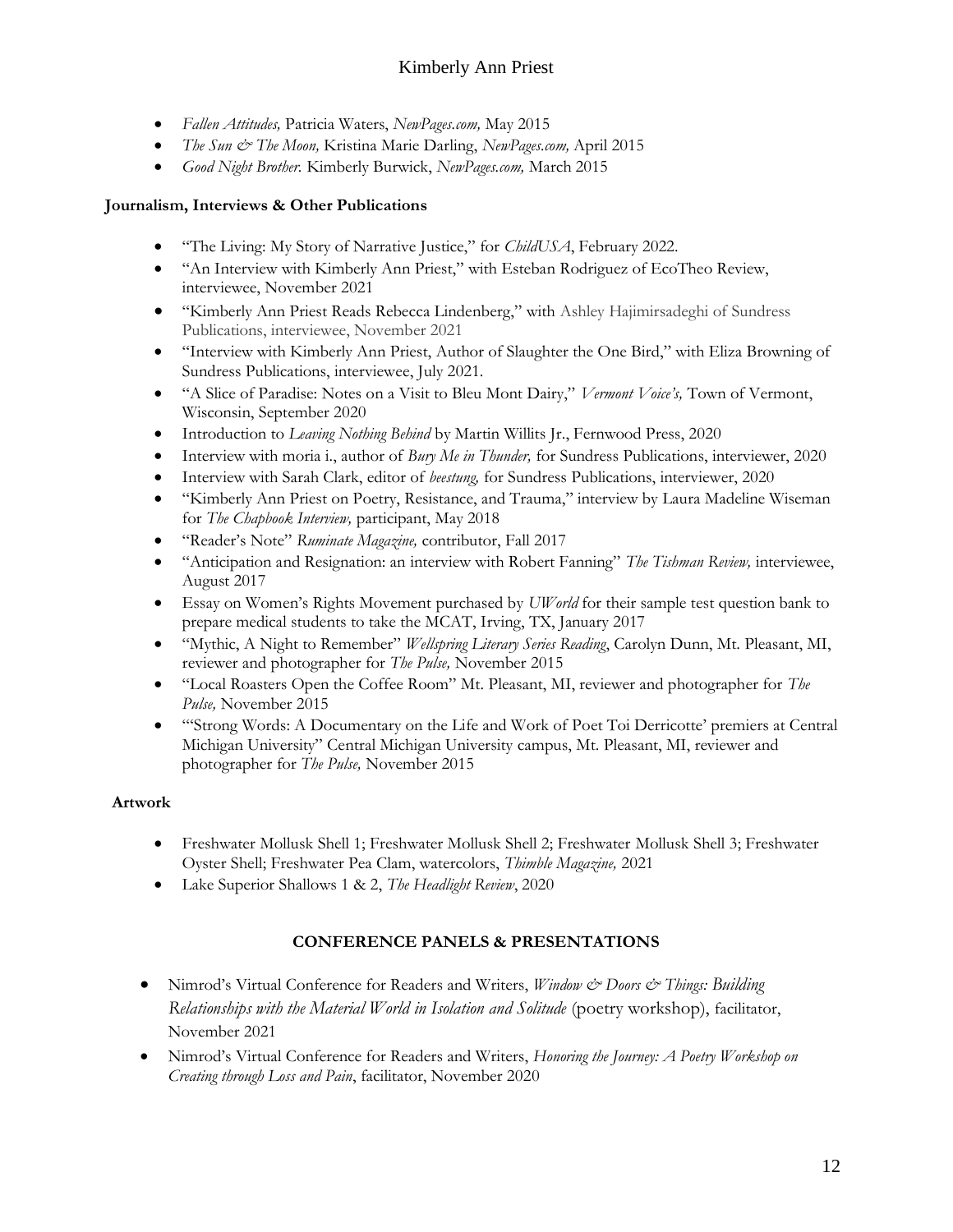- AWP workshop with MSU Writing, Rhetoric, & American Cultures faculty: *Mapping the Edges of Our Wounds: A Generative Workshop on Poetry and Sexual Assault,* San Antonio, TX, facilitator, creator, and presenter, March 2020
- *First-Year Writing Symposium,* MSU Department of Writing, Rhetoric and American Culture, moderator, November 2019
- *Lightning Strikes: WRAC Fall 2019 Faculty Symposium,* Michigan State University, East Lansing, MI, featured presenter, November 2019
- *Lightning Strikes: WRAC Spring 2019 Faculty Symposium,* Michigan State University, East Lansing, MI, featured presenter, April 2019
- Society for the Study of Midwestern Literature Symposium (SSML), *Poetry of Sexual Assault,* MSU campus, East Lansing, MI, presenter, May 2019
- MSU faculty mentorship with Dr. Joyce Meier, MSU campus, East Lansing, MI, September 2018- May 2019
- MSU Department of Writing, Rhetoric, & American Culture Faculty Workshop, *Mapping the Edges of Our Wounds: a Generative Workshop on Poetry and Sexual Assault,* MSU campus, East Lansing, MI, presenter, April & May 2019
- *First-Year Writing Symposium,* MSU Department of Writing, Rhetoric and American Culture, moderator, November 2018
- 2017 *Nimrod* Write Night and Conference for Readers and Writers, University of Tulsa campus, Tulsa, OK, scholarship recipient, October 2017
- "Autonomy, Authority, Anarchy in Poetry and in Life," *3rd Annual Conference on English Studies: Autonomy, Authority, Anarchy*, Central Michigan University, Mt. Pleasant, MI, panelist, November 2014

## **PUBLIC SPEAKING, ADVOCACY & COMMUNITY ENGAGEMENT**

- *A Hundred Pitchers of Honey*, Reading Series with Donna Vorreyer, featured poet, April 2022
- *The Drunken Odyssey*—a Podcast about the Writing Life with John King, episode #517, featured poet, April 2022
- *PANK AWP Reading*, Philadelphia, PA, participating poet, March 2022
- *Wednesday Night Poetry AWP Reading*, Philadelphia, PA, participating poet, March 2022
- *Harbor Editions SMOL Fair Reading*, virtual, participating poet, March 2022
- *Sundress Publications SMOL Fair Reading*, virtual, participating poet, March 2022
- *PANK Author Reading,* White Whale Bookstore, Pittsburgh, PA, featured poet, February 2022
- *Wednesday Night Poetry* at Kollective Coffee & Tea, Hot Springs, AR, featured poet, December 1, 2021
- *Sundress Reading Series*, virtual, featured poet, November 17, 2021
- Poetry reading with Janine Certo at Riverstone Bookstore, Pittsburgh, PA, featured poet, October 21, 2021
- Honoring the Harmed Self: A Celebration of Women Poets Giving Voice to Pain & Consolation, Virtual Book Launch for *Slaughter the One Bird* with Allison Blevins, Kim Young, Sally Rosen Kindred, Connie Post, Traci Brimhall, Julie L. Moore, Sarah Henning, virtual, curator and featured poet, October 5, 2021
- *The Meijer Visiting Writer's Series* with Dennis Hinrichsen*,* Central Michigan University, Mt. Pleasant, MI, featured poet, September 23, 2021
- *A Poetry Reading on the Eastern Prom*, Portland ME, participating poet, August 2021
- *Virtual Fridays Dire Literary Series,* virtual, participating poet, June 2021
- Curated *The Wardrobe* for Sundress Publications blog, June, 2021
- *Coming Up Verse: Remote Revivals in Poetry and Song,* virtual & Michigan Tech University, Houghton, MI, April 9, 2021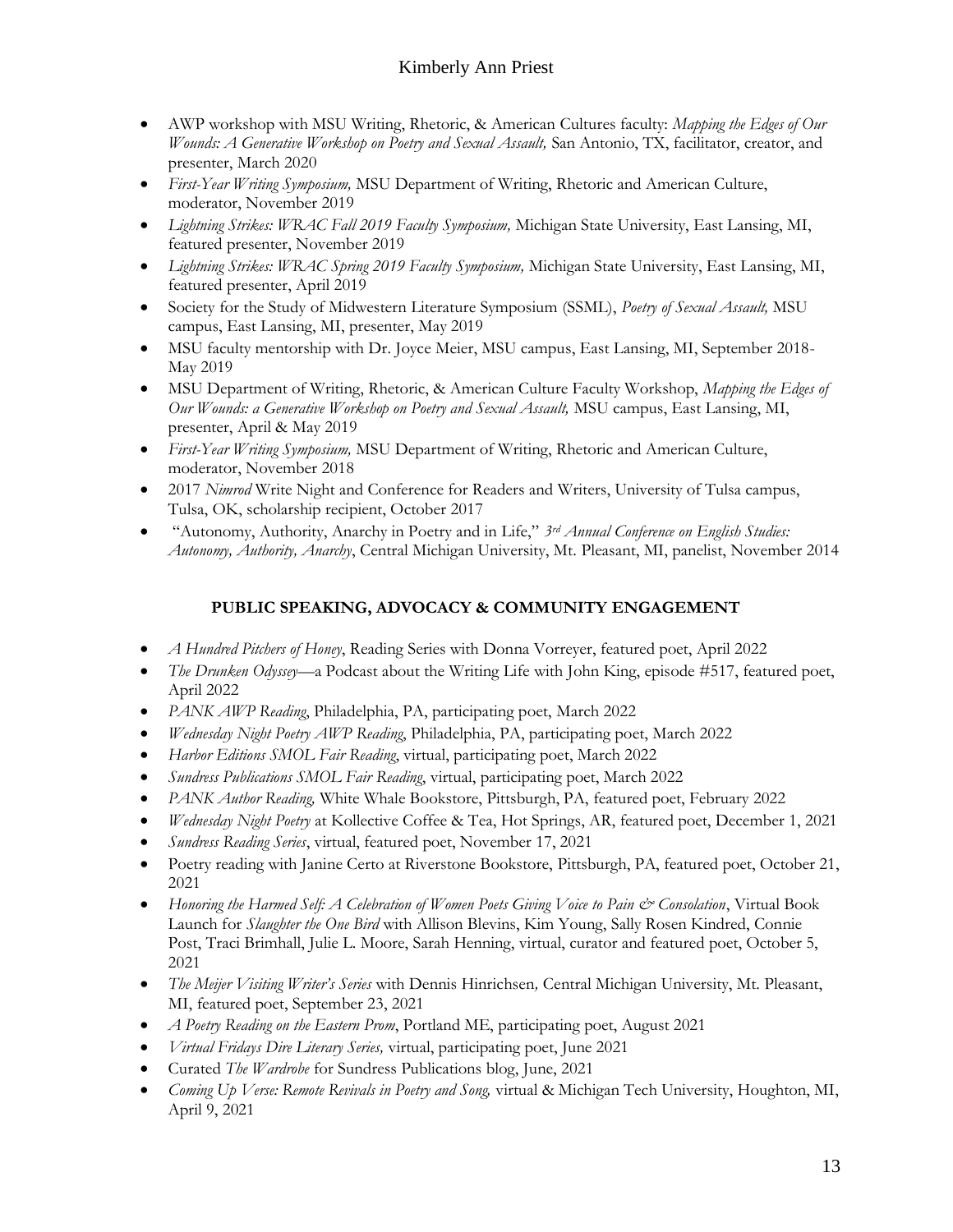- [PANK] *End of the World Party*, virtual, featured poet, January 21, 2021
- *The Wild & Precious Life Series*, virtual, featured poet, December 16, 2020
- Contest Judge for Sundress Publication's Broadside Competition, December 2020
- [PANK] Fall Book Launch, virtual, featured poet, November 2020
- *Poetry Through the Pandemic*, Kai Coggin's Wednesday Night Poetry Virtual Open Mic, featured poet, December 2020
- Weekly recorded poetry readings for Wednesday Night Poetry (WNP) with Kai Coggin in Hot Springs, AK (virtual due to pandemic), participating poet, 2020
- YouTube video reading of "Gratitude" and "Wanting You Back Again" for Lansing, Michigan's "Poetry in Place" series featured on Facebook, April 2020
- South Lansing Library Poetry Workshop Series: Writing Self through Chaos Narratives, facilitator, Lansing, MI April 2020
- ReoTown Art Attack Poetry Competition, Lansing, MI, participating poet & judge, September 2019
- *Finding Our Voice: Sister Survivors Speak* opening reception, Michigan State University, East Lansing, MI, featured poet, April 2019
- *AWP,* Sierra Nevada University off-sight reading, participating poet, March 2020
- *AWP*, Finishing Line Press book signing, participating poet, Portland, OR, March 2019
- *The Poetry Club Mark Riztenhein Award Committee,* committee member and event organizer predominantly responsible for social media presence and promotion, Lansing, MI, September 2018- February 2019
- *Your Story Continued—a Mental Health Showcase,* The Diabribe & Be Nice, Grand Rapids, MI, featured speaker, September 2018
- *The Windhover Writer's Festival*, University of Mary Hardin-Baylor, Belton, TX, featured reader, February 2018
- *Solidarity: A Night of Expression for Those Effected by Sexual Aggression*, Central Michigan University Sexual Aggression Peer Advocates, Central Michigan University campus, Mt. Pleasant, MI, participating poet & speaker, March 2015, October 2015, April 2016, October 2016
- *Opening the World: A Night of Poetry from Alma College,* Kaya Coffee, Mt. Pleasant, MI, organizer & participating poet, April 2016
- *Stop the Silence Performance,* Central Michigan University Sexual Aggression Peer Advocates. & Saginaw Chippewa Indian Tribe, Mt. Pleasant, MI, participating poet, April 2015

## **NOMINATIONS & AWARDS**

- Finalist for *Slaughter the One Bird* in the American Book Fest Awards in "contemporary poetry" and "nature poetry" categories, 2021
- Nominated for Pushcart Prize by Glass Lyre Press for poem "Elegy for My Daughter Who Has Never Known a Paradise," 2021
- Nominated for Best of the Net by *About Place Journal* for "The World is Whatever We Choose to Make It," 2020
- Nominated for Pushcart Prizes by *The New Delta Review* for "my pedophile is obsessed with details," "my pedophile requires attention," and "my pedophile experiments with genders," 2019
- Semi-finalist for *Still Life* in the Little Book Awards hosted by PANK, November 2019
- Finalist for *Parrot Flower* in Chapbook Competition hosted by Bateau Press, November 2019
- Winner of the 2019 Heartland Poetry Prize for "Practice" published in the *New American Review Anthology,* 2019
- Nominated for Pushcart Prize by *The Meadow* for poem "This is Not My First Flat Earth Poem" 2019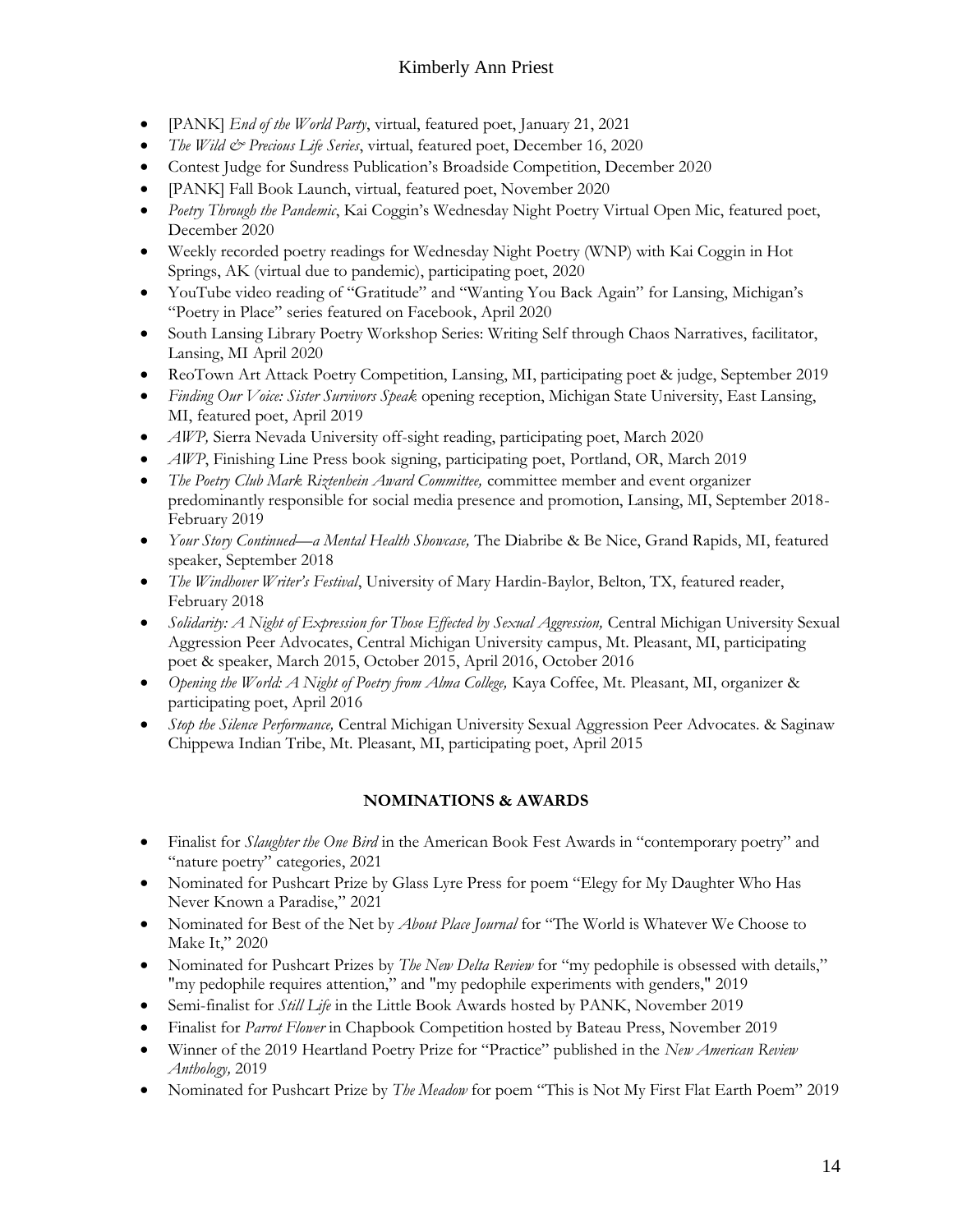- Writing Residency at Sundress Publication's Firefly Farms, Knoxville, TN, October 14-20 2019
- Finalist for *Parrot Flower* in Midwest Chapbook Competition hosted by The Laurel Review, August 2019
- Full Scholarship to attend Sundress Publication's Retreat for Survival and Healing, Knoxville, TN, July 6-7 2019
- Semi-finalist for *Still Life* in The New Delta Review Chapbook Competition hosted by The New Delta Review, March 2019
- Semi-finalist for *Parrot Flower* in The Black River Chapbook Competition hosted by Black Lawrence Press, January 2019
- Contest winner and publication of "Record of Wrongs" in *Women Under Scrutiny: The (Dis)Comfort) of Our Bodies, Ourselves,* Brooklyn Girl Books, 2019
- Nominated for Pushcart Prize by *The Whale Review* for poem "In the Grass" 2018
- Nominated for Pushcart Prize by *Gival Press* for poem "My Friend Believes She Wishes a Miscarriage Into Reality" 2017
- Nominated for Pushcart Prize by *The Meadow* for poem "Old Fashioned Woman" 2017
- Finalist for *Ruminate Magazine* McCabe Poetry Prize, 2015
- Nominated by CMU faculty to attend The Juniper Institute, Summer 2015
- Honorable Mention for poem *Augury* in the PoetryJett.com/April is Poetry Month prize, 2015
- Nominated by Regent University faculty and included in *2013 Who's Who Among Students in American Universities & College Students*

### **SERVICE TO THE PROFESSION**

**Poetry Judge**, Academy of American Poets/Eric Torgerson Prize, Central Michigan University, April 2022

**Embody Reader for The Maine Review,** Maine (remote/online), part-time, volunteer, February 2020-May 2021 (feature discontinued)

- Read weekly nonfiction, fiction, and poems on topics of the body and make selections to be published on The Maine Review website
- Give detailed feedback on creative pieces to aid writers in revising and improving their work

**Curator of The Wardrobe** *– for women, nonbinary, & genderqueer writers,* Sundress Publications, June, 2021

**Poetry Judge,** Sundress Publication's Broadside Competition, December 2020

#### **Summer Intern with Black Earth Institute,** Wisconsin, June-August 2020

- Manage social media and other IT tasks, communication with Institute fellows and scholars, helping to support for fellows' activities and write reviews for fellows' book publications
- Mentor college-age interns on reading and evaluating poetry and prose for journal publication
- Care for the garden, vineyard, orchard and doing restoration work on prairie and those acres in transition
- Harvest, preserve, make jam, and deliver produce to local food pantries

#### **Associate Poetry Editor for Nimrod International Journal of Prose and Poetry,** University of Tulsa, Tulsa OK (remote/online), part-time, volunteer, November 2017-present

- Read and rate poetry submissions for publication consideration
- Give detailed feedback on creative pieces to aid writers in revising and improving their work
- Attend board meetings virtually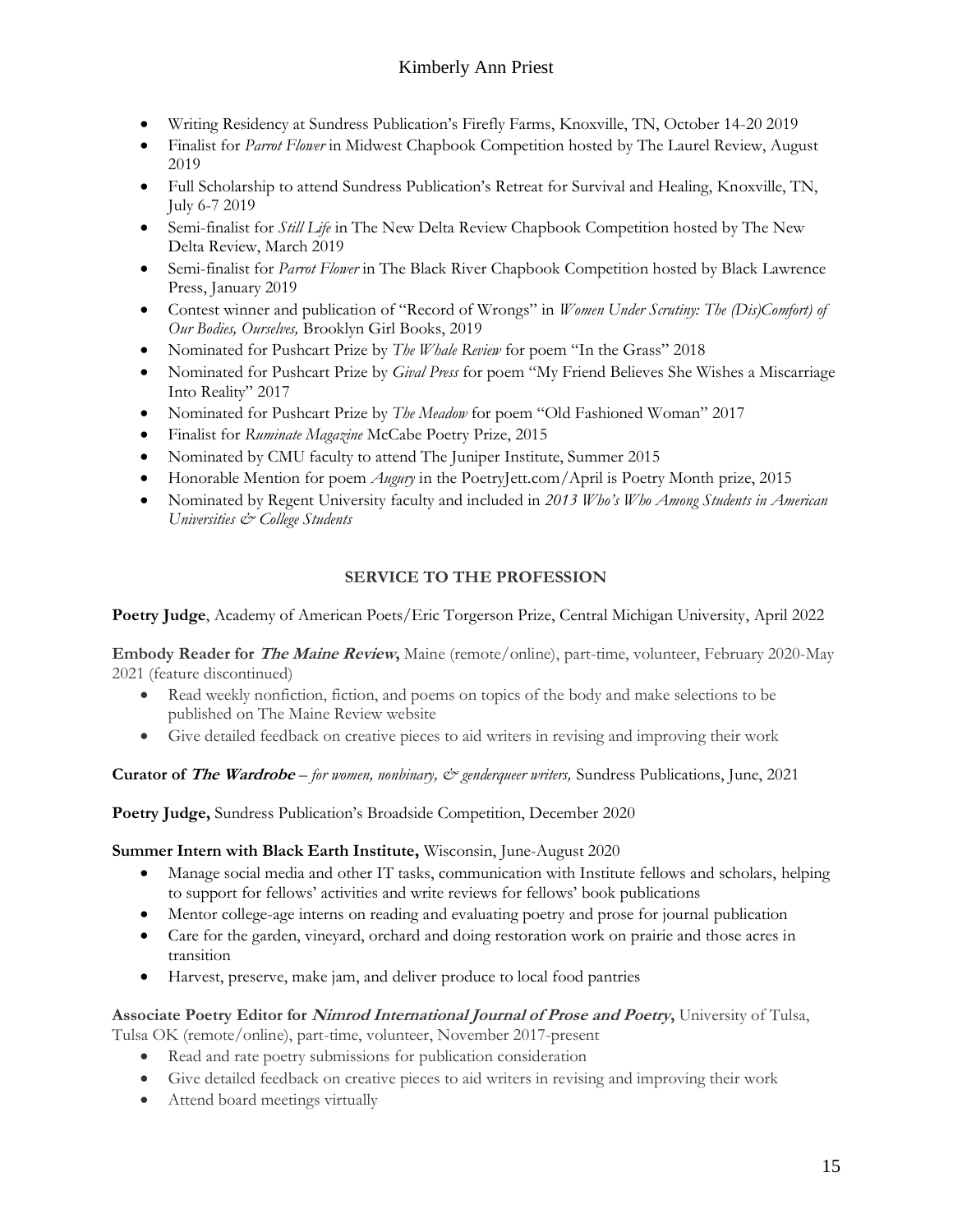• Present on poetic craft at annual Conference for Readers and Writers

**Poetry Judge,** ReoTown Art Attack Poetry Competition, Lansing, MI, September 2019

**Sundress Publications Editorial Intern,** Sundress Publications, Knoxville TN (remote/online), part-time, volunteer, July 2019-January 2020

- Wrote press releases, blog posts, book descriptions, and promotional emails
- Assembled press kits, proofread manuscripts, conducted interviews, and collated editorial data
- Collected and curated all materials for *The Familiar Wild Anthology,* including handling contracts and interacting with authors to ensure a quality experience with the press and product

**Book Reviewer,** NewPages, Bay City MI (remote/online), volunteer, February 2015-February 2020

• Provided critical feedback on newly released books via thoughtfully articulated reviews to increase awareness of the value of poetry, advertise new work, and boost sales

**Journalist**, The Pulse, Mt. Pleasant MI, part-time, volunteer, November 2015

- Interviewed faculty, alumni, and visiting artists at Central Michigan University
- Interviewed local business owners
- Photographed public events and/or businesses
- Curated journalistic articles for publication

**Professional Photographer**, Michigan (various locations), freelance, 2000-present

- Conducted wedding, portrait, outdoor, & journalistic photography
- Curated print and digital pieces using film and photo-editing software

## **INVITED LECTURER**

Guest Lecturer in Robert Vivian's ENG 190: Creative Writing, Alma College, November 2019—Naked & Untamed: How to Breed a Wild Hybrid Out of Form and Ferocity: a lecture and craft session on wildness in hybrid poetry, specifically considering how to take risks with language and form, drawing from Dorothea Lasky's craft book *Animal*

Guest Lecturer in Robert Vivian's ENG 190: Creative Writing, Alma College, Novermber 2015—short presentation on narrative poetry that included a reading

#### **RESIDENCIES**

#### **Writer-in-Residence, Owsley Fork Sanctuary,** Berea, KY—December 2021

Owsley Fork Writers Sanctuary is a gorgeous 30-acre retreat appropriate for writers and artists working on special projects. The peaceful getaway is in the unincorporated area of Bighill, Kentucky, about seven miles from the quaint college town of Berea and thirty-eight miles from Lexington. Here, I will be working on poetry and memoir in conjunction with the Writer's House Residency, drawing from the natural environment at Owsley for inspiration.

**Writer-in-Residence, Writers House Pittsburgh,** Pittsburgh, PA—September 2021-August 2022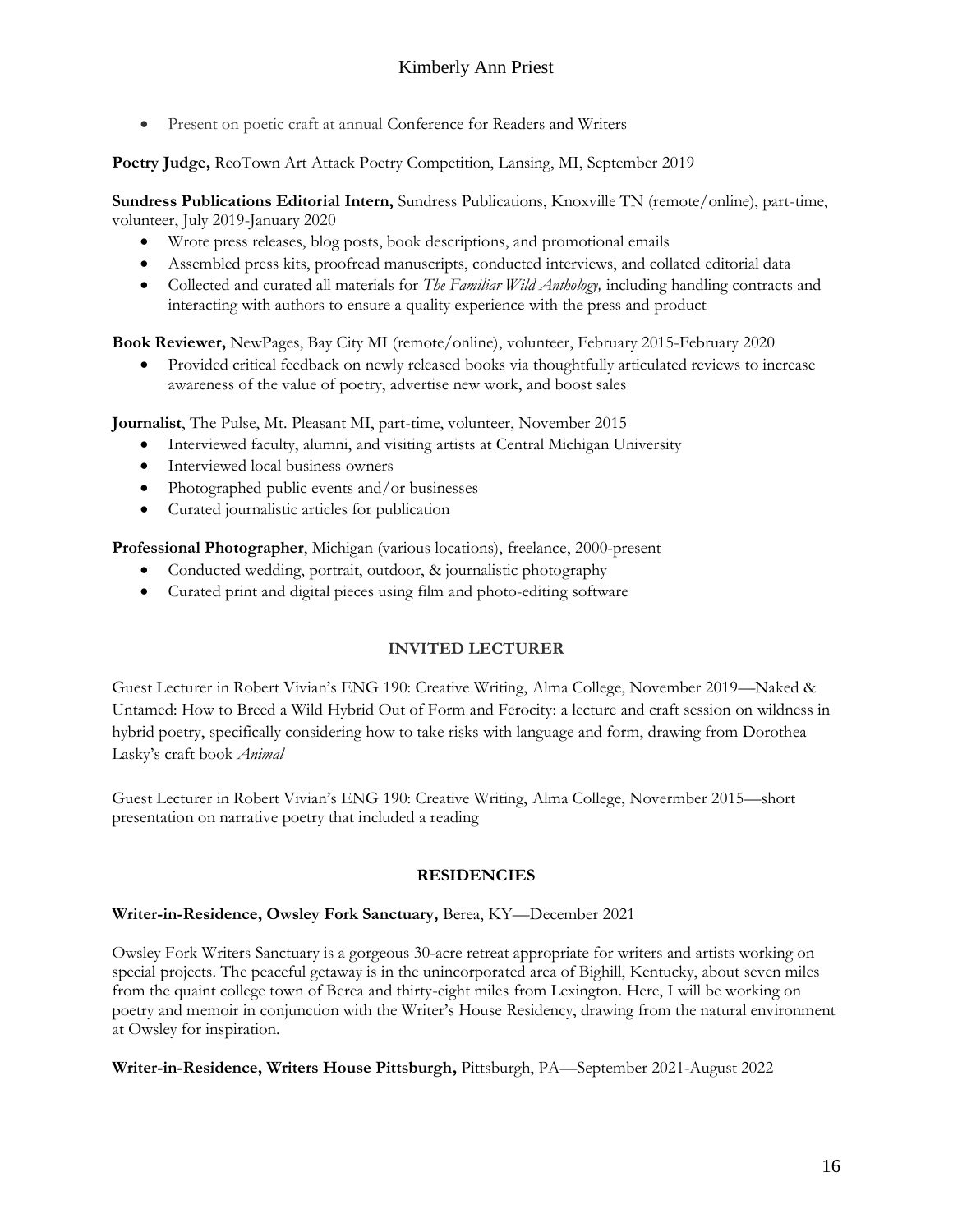The Writers House is a physical home and support community for writers focused on telling true stories with a broad interpretation. The 2021-2022 cohort includes writers of poetry and prose, film and theater, and graphic memoir. Launched during the pandemic to support writers experiencing housing instability or personal/professional crossroads, it has been a space where writers finished first books, were awarded the Stegner and Steinbeck, secured Lambda Fellowships, and saw their work published in the *New Yorker* for the first time. During my time at the House, I will focus on nonfiction memoir writing and short craft essays that consider the impact of socialization, environment, and poetic writing practice on individuals writing sexual trauma.

#### **Resident Artist, Monson Arts Residency,** Monson, ME—January 10-22, 2021

Monson Arts' residency program supports emerging and established artists and writers by providing them time and space to devote to their creative practices. During this 2-week program, a cohort of roughly 5 artists and 5 writers were invited to immerse themselves in small town life at the edge of Maine's North Woods and focus intensely on their work within a creative and inspiring environment. During this time I completed the final edits and draft of my second full length book of poetry, *A Most Harmless Hour*, for which I am currently have, in hand, **a publication offer from Stephen F. Austin University Press.**

#### **Writer-in-Residence, Sundress Academy @ FireFly Farms,** Knoxville, TN—October 14-20 2019

Sundress Academy for the Arts (SAFTA) is a writers' retreat, located on a 45-acre farm in Knoxville, Tennessee, that offers short-term residencies to writers in all genres including poetry, fiction, nonfiction, journalism, screenwriting, academic writing, and more. This rotating space supports nationally recognized and emerging artists in all literary arts. During this time I drafted several pieces of poetry on the story of O-Six, a first-generation alpha-female wolf born at Yellowstone after wolves were rewilded to the territory in the 1990s (all of which have been since published and are now part of a nearly completed manuscript) and offered my book *Slaughter the One Bird* to Erin Elizabeth Smith which she immediately accepted for publication the following February.

#### **INSTITUTIONAL SERVICE**

- *Show & Tell #2: How to Humanize your Online Course and Defining & Exemplifying the Modalities.*  Information Technology Workshop, MSU. Megan Patrick, Academic Specialist from the Online Food Safety Program, showed how she implemented humanizing elements into another instructor's food safety course and Jason Smith, Teaching Specialist in the College of Engineering, demonstrated how he uncovered issues with how his students engaged with his video content as well as the ways he addressed those issues in his course. Virtual. Co-facilitators: Megan Patrick and Jason Smith. Attendee, November 2022.
- *Choosing your Course Platform & Instructional Technologies***.** Information Technology Workshop, MSU. In this workshop, facilitators discussed the intersections of teaching modalities, course platforms, and other instructional technologies to help instructors build the course most appropriate for your instructional goals. Virtual. Co-facilitators: Dr. Natalies Vanderpol and Dr. Cierra Presberry. Attendee, November 2022.
- Hearing Committee for Student Grievances, Department of Writing, Rhetoric, and Culture, Michigan State University, committee member, September 2021-present.
- *Supporting Student Mental Health in CAL Courses: A Continuing Conversation for Faculty and Staff, College of* Arts & Letters Workshop, MSU. This interactive conversation allowed CAL faculty and staff a space to debrief about the coming semester and share their experiences, concerns, and suggestions with each another concerning mental health and mental health support on campus. Virtual. Co-facilitators: Jonathon Novello LMSW, EAP Counselor Jonathan Ritz, LLPC, CAL Director of Student Wellness. Attendee, April 2021.